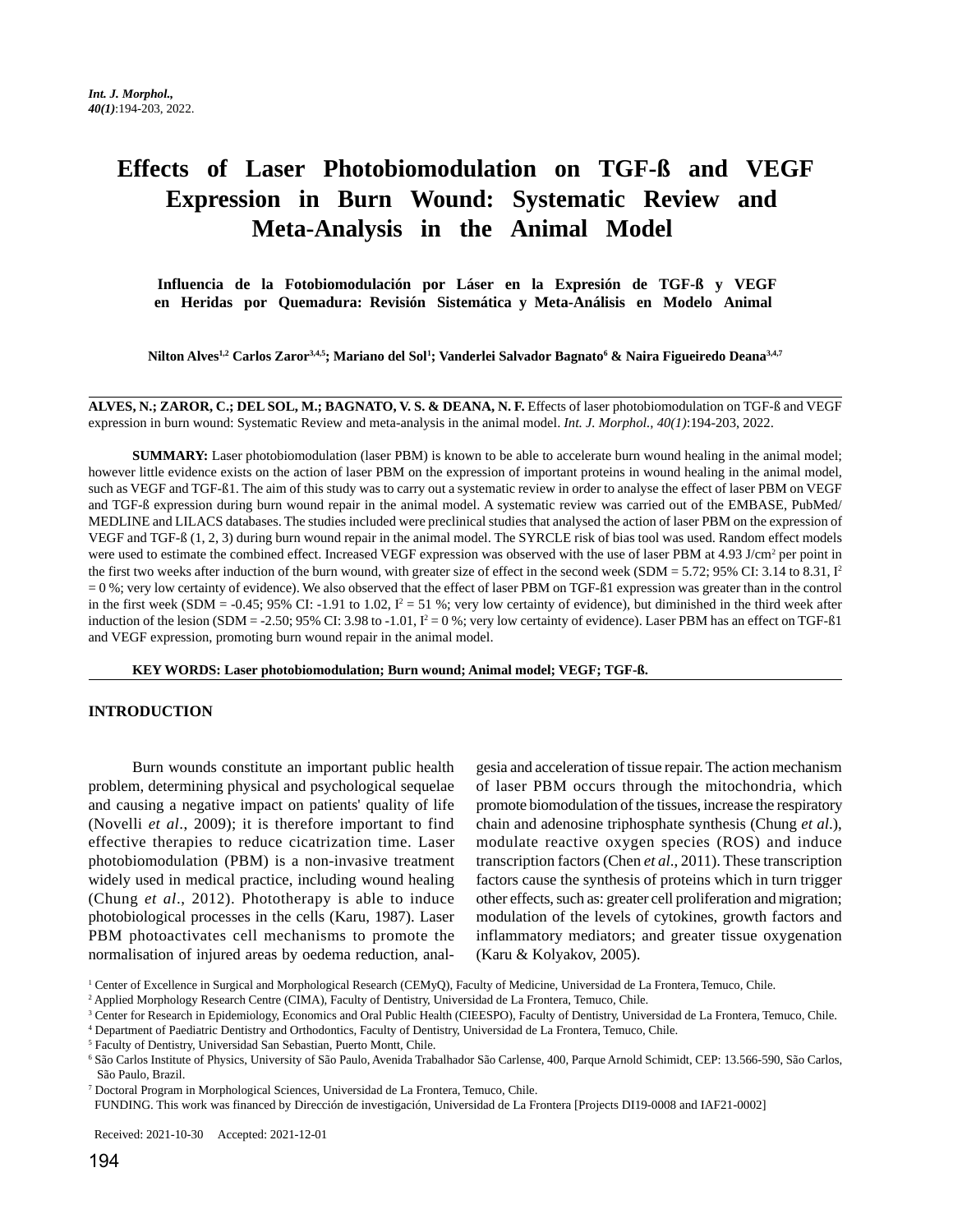Wound cicatrization consists of three phases, inflammatory, proliferative and tissue remodelling, which overlap in time (Singer & Clark, 1999). Photostimulation can be used during the inflammatory and proliferative phases, since laser is effective in reducing the inflammatory infiltrate (Mokoena *et al*., 2018), as well as promoting neovascularization (Deana *et al*., 2021). The formation of new blood vessels during wound healing is also fundamental, as they sustain the newly-formed granulation tissue (Singer & Clark). The induction of angiogenesis is attributed to the acidic and basic fibroblast growth factors, endothelial growth factor, transforming growth factor ß (TGF-ß), angiogenin, angiotropin, etc (Iruela-Arispe & Dvorak, 1997). Furthermore, it has been shown that cells irradiated with laser present a greater distribution of filaments in the cytoskeleton, endoplasmic reticulum, and a more conspicuous nucleus, indicating an increase in protein synthesis (Szezerbaty *et al*., 2018).

Laser PBM has been shown to be effective during burn wound healing in the animal model, with observations of increased neovascularization, accelerated wound retraction and increased deposition of collagen fibres (Deana *et al*.). Nevertheless, there is still little evidence regarding the action of laser PBM in the expression of important proteins in the wound healing process in the animal model, such as VEGF and TGF-ß. The aim of this study was to carry out a systematic review in order to analyse the effect of laser PBM on the expression of VEGF and TGF-ß (1, 2, 3) during burn wound repair in the animal model. The research question for this study was: What is the effect of laser PBM on VEGF and TGF-ß expression in burn wound repair in the animal model?

## **MATERIAL AND METHOD**

**Protocol.** The Preferred Reporting Items for Systematic Reviews and Meta-analysis (PRISMA) guide was used to report this systematic review (Liberati *et al*., 2009). The present report focuses on the results obtained for the action of laser PBM on VEGF and TGF-ß expression. This study was registered in PROSPERO, ID: CRD42019147098.

**Eligibility criteria.** The studies included were original studies which evaluated the effect of laser PBM on expression of the proteins VEGF and TGF-ß (1, 2, 3). Studies written in English, Spanish and Portuguese were included, with no date limit. In vitro studies, studies using high level laser, LED, studies in humans, therapies with other kinds of light, studies in animals with systemic diseases and works which evaluated laser PBM associated with another therapy were excluded.

**Information sources and search.** A systematic search was carried out in EMBASE, PubMed/MEDLINE and LILACS. The references of the studies included were also reviewed. The following search strategy was used: ((("Burns") OR burn\*)) AND (((photobiomodulation\*)) OR ((((((LLLT) OR low light laser therapy) OR laser\*[tiab]) OR "Laser Therapy") OR "Low-Level Light Therapy"))) AND ((((((healing) OR complication) OR infect\*)) AND (("Wound Healing") OR wound))).

**Study selection.** All the references identified were extracted to an EndNote X9 database to facilitate handling and eliminate duplicate articles. Two independent reviewers examined the titles and abstracts of the studies recovered by the search strategy to identify studies that might comply with the inclusion criteria. Titles and abstracts were selected using the Rayyan software (http://rayyan.qcri.org). Two independent reviewers reviewed the full texts of all the relevant and potentially relevant studies that met the inclusion criteria, and those for which there was insufficient information in the title and abstract to reach a clear decision.

 The following data were collected: animal model used and type of burn, treatment parameters, follow-up time, outcome measurements analysed, sample size calculation or analysis of the power of the study, and use of a report template.

**Risk of bias.** The risks of bias were assessed using the SYRCLE risk of bias tool for animal studies (SYRCLE RoB) (Hooijmans *et al*., 2014). The following domains were acquired: 1. Random sequence generation (selection bias); 2. Baseline characteristics (selection bias); 3. Allocation concealment (selection bias); 4. Random housing (performance bias); 5. Blinding (performance bias); 6. Random outcome assessment (detection bias); 7. Blinding (detection bias); 8. Incomplete outcome data (attrition bias); 9. Selective outcome reporting (reporting bias); 10. Other sources of bias (other bias). The potential risk of bias for each study was classified as "No" (high risk), "Uncertain" (unclear risk) or "Yes" (low risk).

**Data synthesis strategy.** The synthesis of the findings was presented in narrative form. Information on the study population, the laser parameters used, the follow-up period and the results measured in the wound were presented in Tables. The meta-analysis was carried out by calculation of the standardised mean differences (SMD) for continuous outcomes. The WebPlotDigitizer 4.4 for Mac software was used for extraction of continuous data presented in figures (box plots). We pooled studies that compared the effect of laser PBM vs. control in the VEGF and TGF-ß1 expression. In studies that presented more than one energy density (ED),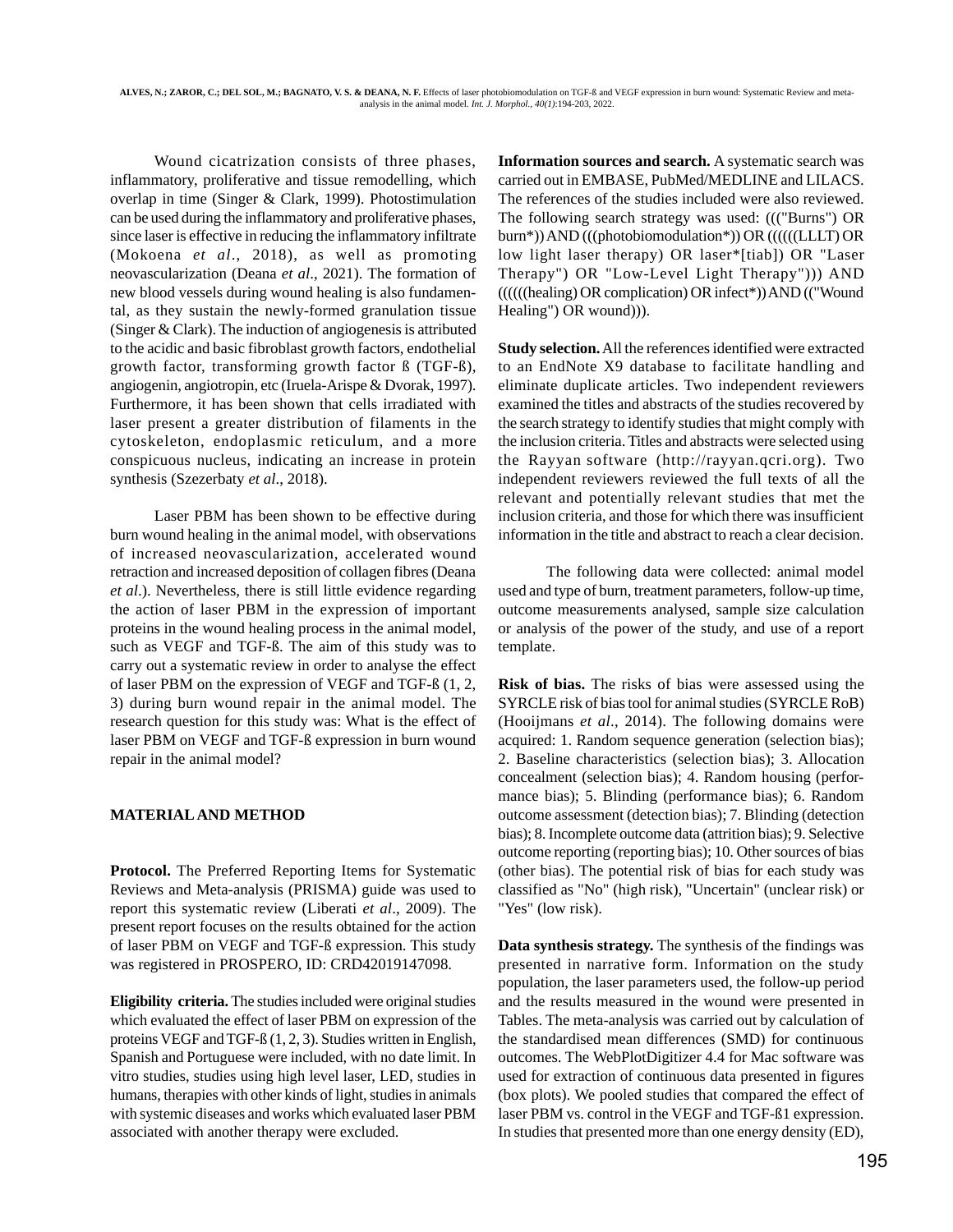the values closest to other grouped studies was used. Subgroup analysis was carried out by follow-up period, classified as follows: 1 week (analysis from day 1 to day 7), 2 weeks (analysis from day 8 to day 14), 3 weeks (analysis from day 15 to day 21). Forest plots were constructed showing the summary and 95 % confidence interval (CI) estimated in the meta-analysis, together with the results of the individual studies. We used a random effects model (DerSimonian-Laird method), as we expected variation in the effects due to differences in preclinical studies. The heterogeneity between the studies was examined by  $I^2$ statistical categorization as follows: <30 % unimportant; 30 %-50 % moderate; 50 %-75 % substantial; 75 %-100 % considerable (Liberati *et al*.; Higgins & Green, 2011). To explore the possible publication bias, a funnel plot was planned when the number of grouped studies was greater than or equal to 10. The software used was Review Manager 5.4 (Cochrane IMS, Copenhagen, Denmark).

The principle of the GRADE system was used to evaluate the general quality of the body of evidence associated with the principal result, and we constructed a



Fig. 1. Flow diagram showing the study selection process. Table II.

"Summary of Findings" (SoF) table using the GRADEpro GDT software (http://gdt.guidelinedevelopment.org) (Langendam *et al*., 2013; Hooijmans *et al*., 2018). The GRADE approach evaluates the quality of a body of evidence based on the degree of certainty that the element assessed has an effect or association. The quality of the set of proofs was assessed with reference to: the general risk of bias of the studies included; indirect evidence; inconsistency; imprecision; publication bias; and size of the effect. The quality of the evidence was downgraded by one or two levels for each of these factors, reducing the certainty of the evidence. The quality of the set of proofs was classified for each of the primary results as high, moderate, low or very low.

## **RESULTS**

**Search results.** The search identified 1,827 references (Fig. 1). After 322 duplicates had been excluded and the titles and abstracts had been reviewed, 21 articles were read in full text. Subsequently, 10 studies were excluded in the full

> text stage because they did not analyse the outcomes evaluated in the present study; thus a total of 11 studies were included in the qualitative synthesis and 5 in the quantitative analysis.

**Characteristics of the studies included.** Almost all the studies included were carried out in Brazil (9/11) using Wistar rats and red laser; the two exceptions were published in India and used Sprague-Dawley rats and infra-red laser (Gupta *et al*., 2015; Yadav *et al*., 2017). The dosimetry per point used in the studies included varied between  $0.2$  J/cm<sup>2</sup> and  $25$  J/cm<sup>2</sup>. All the studies used metal plates to induce the burn wound. The majority of the studies (9/11) induced a second degree burn and only two studies a third-degree burn (Table I). To process the samples and analyse VEGF and TGFß1 expression, the majority of the studies (8/11) used the Western Blot and densitometry methods (Renno *et al*., 2011; Belli *et al*., 2014; Chiarotto *et al*., 2014; Catarino *et al*., 2015; Gupta *et al*.; Jácomo *et al*., 2015; Trajano *et al*., 2015; Maligieri *et al*., 2017). Two other studies used immunohistochemistry (2/ 11) (Brassolatti *et al*., 2016, 2018) and one study (1/11) used ELISA (Yadav *et al*.). None of the studies reported the sample calculation or presented a power analysis. No study used statements or checklists to report results. The principal results reported by the studies on the action of laser PBM on VEGF and TGF-ß1 expression are presented in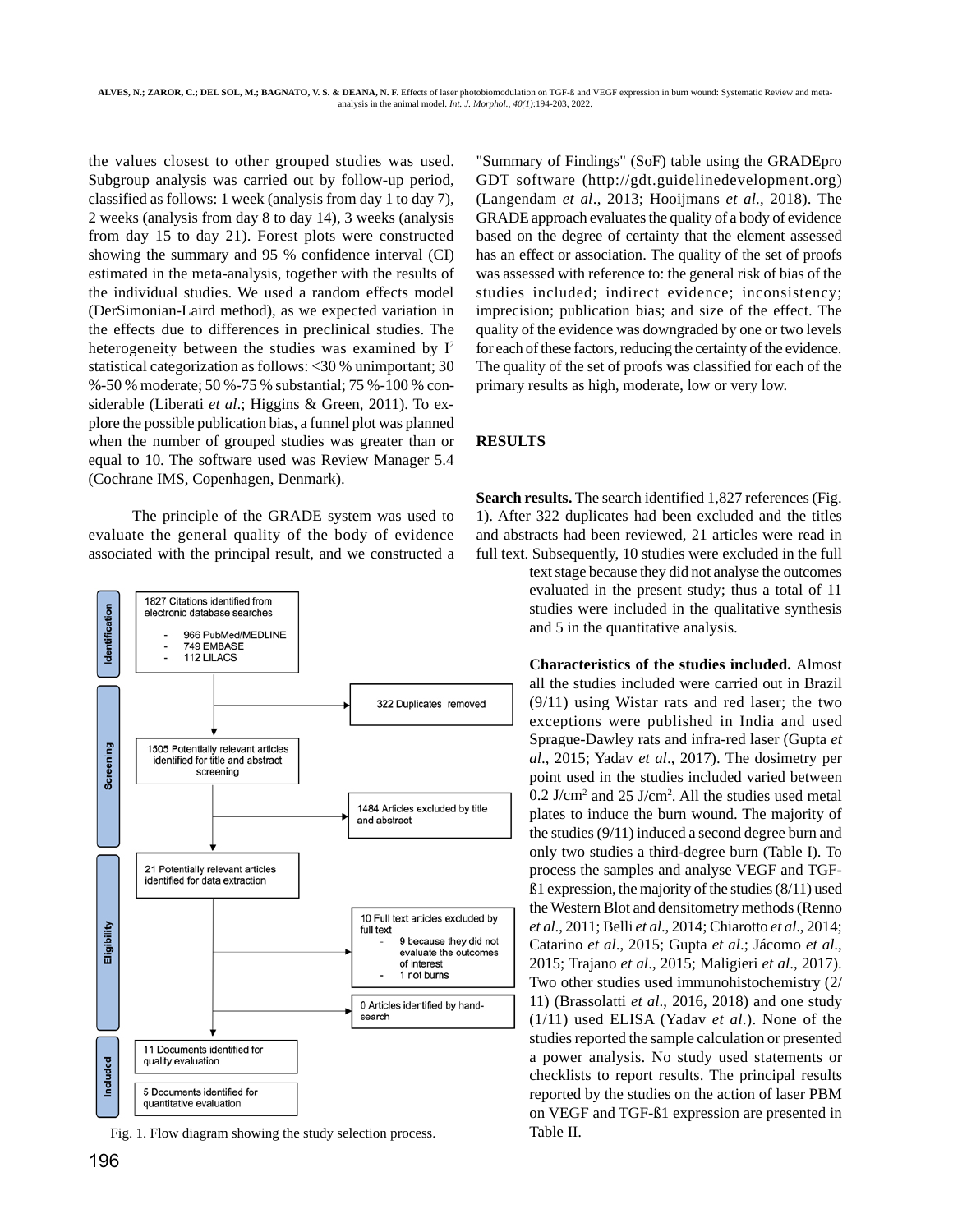|                                                  |               | Table I. Characteristics of the studies included.                                      |                          |                   |   |                                                                                                                                                                                                                                                                                                                                                                                                                                     |                    |                                 |                           |                                                        |
|--------------------------------------------------|---------------|----------------------------------------------------------------------------------------|--------------------------|-------------------|---|-------------------------------------------------------------------------------------------------------------------------------------------------------------------------------------------------------------------------------------------------------------------------------------------------------------------------------------------------------------------------------------------------------------------------------------|--------------------|---------------------------------|---------------------------|--------------------------------------------------------|
| Author                                           | Country       | Animal model, sex                                                                      | Animals                  | animals<br>A g e  | đ | Method of wound induction                                                                                                                                                                                                                                                                                                                                                                                                           | Degree of<br>wound | equipment<br>Laser<br>model     | (J/cm <sup>2</sup> )<br>E | Application technique                                  |
| Belli et al.,<br>2014                            | Brazil        | Winstar rats, male                                                                     | N,                       | 150 days          |   | Metal plate heated to 120 °C                                                                                                                                                                                                                                                                                                                                                                                                        | $\mathbf{C}$       | 670 nm InGaP Laser              | 4.93                      | No direct contact, point<br>application                |
| Brassolati et al.,<br>2016                       | Brazil        | Winstar rats, male                                                                     | $\overline{\mathbf{30}}$ | 12 weeks          |   | Metal plate heated to 150 °C                                                                                                                                                                                                                                                                                                                                                                                                        | $\epsilon$         | 670 nm InGaP Laser              | 12.5<br>25                | point<br>contact,<br>application<br>Direct             |
| Brassolati et al.,                               | Brazil        | Winstar rats, male                                                                     | $\frac{1}{4}$            | 12 weeks          |   | Metal plate heated to 150 °C                                                                                                                                                                                                                                                                                                                                                                                                        | 3                  | 670 nm InGaP Laser              | 25                        | point<br>contact,<br>Direct                            |
| Catarino et al.,<br>2018                         | Brazil        | Winstar rats, male                                                                     | 5                        | 120 days          |   | Metal plate heated to 120 °C                                                                                                                                                                                                                                                                                                                                                                                                        | $\mathbf{c}$       | 670 nm InGaP Laser              | 4.93                      | No direct contact, point<br>application                |
| Chiarotto et al.,<br>2015                        | Brazil        | Winstar rats, male                                                                     | $\mathcal{C}$            | Adults            |   | Metal plate heated to 120 °C                                                                                                                                                                                                                                                                                                                                                                                                        | $\mathbf{c}$       | 670 nm InGaP Laser;             | 4.93                      | No direct contact, point<br>application                |
| Gupta et al.,<br>2014<br>2015                    | India         | Sprague-Dawley                                                                         | ٯ                        | Adults            |   | Metal plate heated to 85 °C                                                                                                                                                                                                                                                                                                                                                                                                         | $\mathbf{c}$       | 830 nm GaAl As<br>904 nm, Ga-As | 4.48<br>0.2               | Focused point of light<br>application                  |
| Jácomo et al.,                                   | Brazil        | Winstar rats, male                                                                     | 5                        | 120 days          |   | Metal plate heated to 120 °C                                                                                                                                                                                                                                                                                                                                                                                                        | $\mathbf{\sim}$    | 670 nm InGaP Laser              | 4.93                      | No direct contact, point                               |
| Maligieri et al.,<br>2015<br>2017                | Brazil        | Winstar rats, male                                                                     | 54                       | 120 days          |   | Metal plate heated to 120 °C                                                                                                                                                                                                                                                                                                                                                                                                        | 2                  | 670 nm InGaP Laser              | 9.86<br>4.93              | No direct contact, point<br>application<br>application |
| Renno et al.,<br>2011                            | <b>Brazil</b> | Winstar rats, male                                                                     | 32                       | $\widetilde{\Xi}$ |   | Heated instrument, 2 x 2                                                                                                                                                                                                                                                                                                                                                                                                            | $\mathbf{C}$       | 660 nm AlGaInP                  | $\Omega$                  | Point application                                      |
| Trajano et al.,<br>2015                          | Brazil        | Winstar rats, male                                                                     | ${}^{\circ}$             | $\widetilde{\Xi}$ |   | Metal plate heated to 80°C                                                                                                                                                                                                                                                                                                                                                                                                          | $\mathbf{c}$       | 660 nm AlGaInP                  | $\infty$                  | Grade technique                                        |
| Yadav et al.,<br>2018                            | India         | Sprague-Dawley                                                                         | 6                        | Adults            |   | Metal plate heated to 85 °C                                                                                                                                                                                                                                                                                                                                                                                                         | $\mathbf{C}$       | 904 nm, Ga-As                   | 0.2                       | Focused point of light                                 |
| NR: not reported; ED: energy density<br>Author   |               | Table II. Principal findings reported by the primary studies<br>Principal results      |                          |                   |   |                                                                                                                                                                                                                                                                                                                                                                                                                                     |                    |                                 |                           |                                                        |
|                                                  |               |                                                                                        |                          |                   |   |                                                                                                                                                                                                                                                                                                                                                                                                                                     |                    |                                 |                           |                                                        |
| Brassolati et al., 2016<br>Belli et al., 2014    |               |                                                                                        |                          |                   |   | Laser PBM increased TGF-81 expression in the initial stage of the repair process, and diminished during the follow-up period. The groups that received treatment presented<br>a significant increase in VEGF expression, with a reduction in the final part of follow-up (21 days).<br>Laser PBM treatment at 25 J/cm <sup>2</sup> presented an increase in VEGF expression, while laser PBM treatment at 12.5 J/cm <sup>2</sup> wa |                    |                                 |                           |                                                        |
| Brassolati et al., 2018<br>Catarino et al., 2015 |               | Laser PBM treatment at 25 J/cm <sup>2</sup> determined an increase in VEGF expression. |                          |                   |   | Laser PBM increased TGF-81 expression in the initial stage of the repair process, and diminished during the 21-days' follow-up period. VEGF expression was significantly                                                                                                                                                                                                                                                            |                    |                                 |                           |                                                        |
| Chiarotto et al., 2014                           |               | Laser PBM increased TGF-81                                                             |                          |                   |   | expression in the initial period of healing, and diminished during the follow-up period. Laser PBM also effectively increased VEGF<br>greater in the laser PBM group than the control, and was most marked at days 14 and 21 after the burn wound.                                                                                                                                                                                  |                    |                                 |                           |                                                        |
| Gupta et al., 2015                               |               | expression on day 14, as sisting                                                       |                          |                   |   | tissue repair. Expression of the protein diminished at the end of the follow-up period (21 days)<br>Laser PBM increased VEGF expression compared to the control in an early stage of tissue repair (4 and 7 days).                                                                                                                                                                                                                  |                    |                                 |                           |                                                        |
| Jácomo et al., 2015                              |               |                                                                                        |                          |                   |   | Laser PBM increased TGF-ß1 expression in th e initial period of repair, and diminished during the follow-up period. Laser PBM also effectively increased VEGF expression<br>on day 14, assisting tissue repair. Expression of the protein diminished at the end of the follow-up period (21 days).                                                                                                                                  |                    |                                 |                           |                                                        |
| Maligieri et al., 2017                           |               |                                                                                        |                          |                   |   | The groups treated with laser PBM presented agradual reduction in TGF-81 expression compared with the un treated group. Laser PBM treatment at 9.86 J/cm <sup>2</sup> presented<br>greater TGF-ß1 expression compared with the lower dosimetry (4.43 J/cm <sup>2</sup> ). A similar result was observed for VEGF expression, with an increase in this protein reported                                                              |                    |                                 |                           |                                                        |
| Renno et al., 2011                               |               | only with the high er dosimetry (9.86 J/cm <sup>2</sup> ).                             |                          |                   |   | In the initial stage no differences were reported between the laser PBM and control groups, however after 14 days VEGF expression inc reased in the experimental group.                                                                                                                                                                                                                                                             |                    |                                 |                           |                                                        |
| Trajano et al., 2015                             |               | Early application of laser PBM                                                         |                          |                   |   | determined a greater increase in TGF-8 expression than later application, however in both cases TGF-8 expression was higher than in the                                                                                                                                                                                                                                                                                             |                    |                                 |                           |                                                        |
| Yadav et al., 2018                               |               | TGF-ß1 expression was higher<br>control                                                |                          |                   |   | in the groups treated with laser PBM than in the control.                                                                                                                                                                                                                                                                                                                                                                           |                    |                                 |                           |                                                        |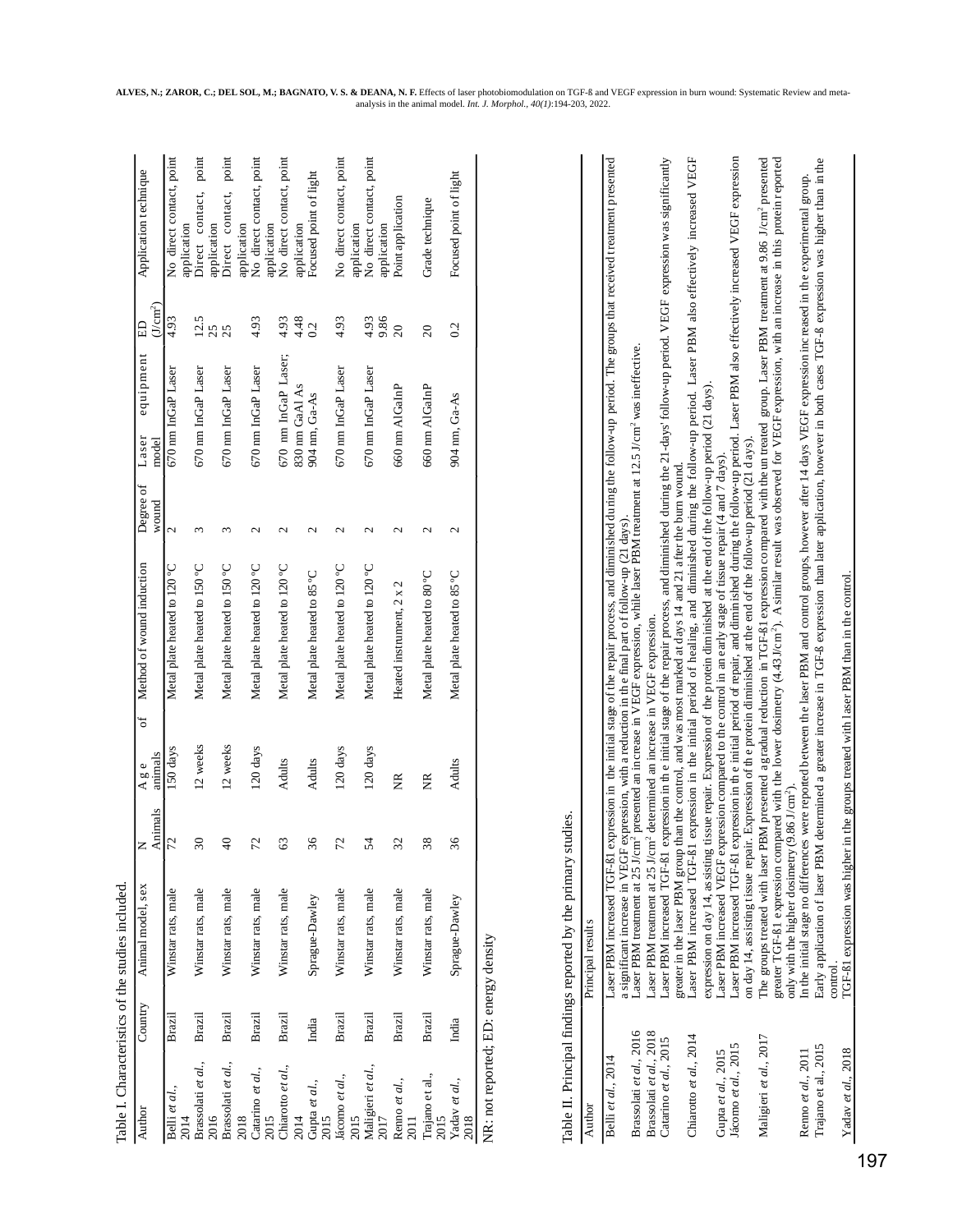**Risks of bias.** All the studies presented a high risk of bias in the general evaluation (Fig. 2). This was due mainly to the difficulty of blinding the operator, since the laser equipment emits light, sound or both; all the studies therefore presented a high risk of bias for this domain. High risk of bias was also observed in 7/11 studies for other sources of bias because the authors did not carry out laser treatment simulation on the animals in the control groups (Belli *et al*.; Brassolatti *et al*., 2016, 2018; Catarino *et al*.; Chiarotto *et al*.; Maligieri *et al*.; Renno *et al*.), which might have affected wound healing. In the domains "allocation concealment", "random housing" and "random outcome assessment", all the studies were classified as having unclear risk of bias, since they did not provide sufficient information to evaluate these domains. Some studies claimed that they carried out random sequence generation, however none of these explained how the sequence was generated, so all the studies were classified as having unclear risk of bias. Only 2/11 studies reported blinding the results assessor (Brassolatti *et al*., 2016, 2018) and were classified with low risk of bias; all the other studies presented insufficient information to judge this domain. All the studies presented low risk of bias for baseline characteristics and selective reporting of results.

### **Analysis of the effects of Laser PBM on VEGF expression.** Five studies were grouped in the meta-analysis for the first two weeks, and 4 studies for the third week. All

these studies used male Wistar rats, infra-red laser with similar ED, and the Western Blot method to process the samples. In the first two weeks of treatment, it was observed that laser PBM increased VEGF expression in burn wounds in the animal model: first week  $(SDM = 2.34; 95 %$  CI: 0.27 to 4.40;  $I^2 = 49$  %; certainty of evidence very low); second week (SDM = 5.72; 95% CI: 3.14 to 8.31,  $I^2 = 0$ %; very low certainty of evidence). In the third week after induction of the burn wound, it was unclear whether laser PBM increased or diminished VEGF expression (SDM = - 0.16; 95 % CI: -1.69 to 1.37;  $I^2 = 51$  %; very low certainty of evidence) (Fig. 3).

# **Analysis of the effects of laser PBM on TGF-ß1 expression.** Five studies were grouped in the meta-analysis for the first two weeks, and 4 studies for the third week. All these studies used male Wistar rats, infra-red laser with similar ED, and the Western Blot method to process the samples. In the first week the meta-analysis showed that laser PBM favoured an increase in TGF- $\beta$ 1 expression (SDM = 2.15; 95 % CI: 0.11 to 4.20,  $I^2 = 55$  %; very low certainty of evidence). In the second week it was uncertain whether Laser PBM favoured an increase or a reduction in TGF-ß1 expression (SDM = - 0.45; 95 % CI: -1.91 to 1.02,  $I^2 = 51$  %; certainty of evidence very low). In the third week the meta-analysis showed that animals treated with laser PBM presented lower TGF-ß1 expression than the control (SDM =  $-2.50$ ; 95 % CI:  $-3.98$  to  $-1.01$ ;  $I^2 = 0$  %; very low certainty of evidence) (Fig. 4).



Fig. 2. Risk of bias of the studies included, according to the SYRCLE tool.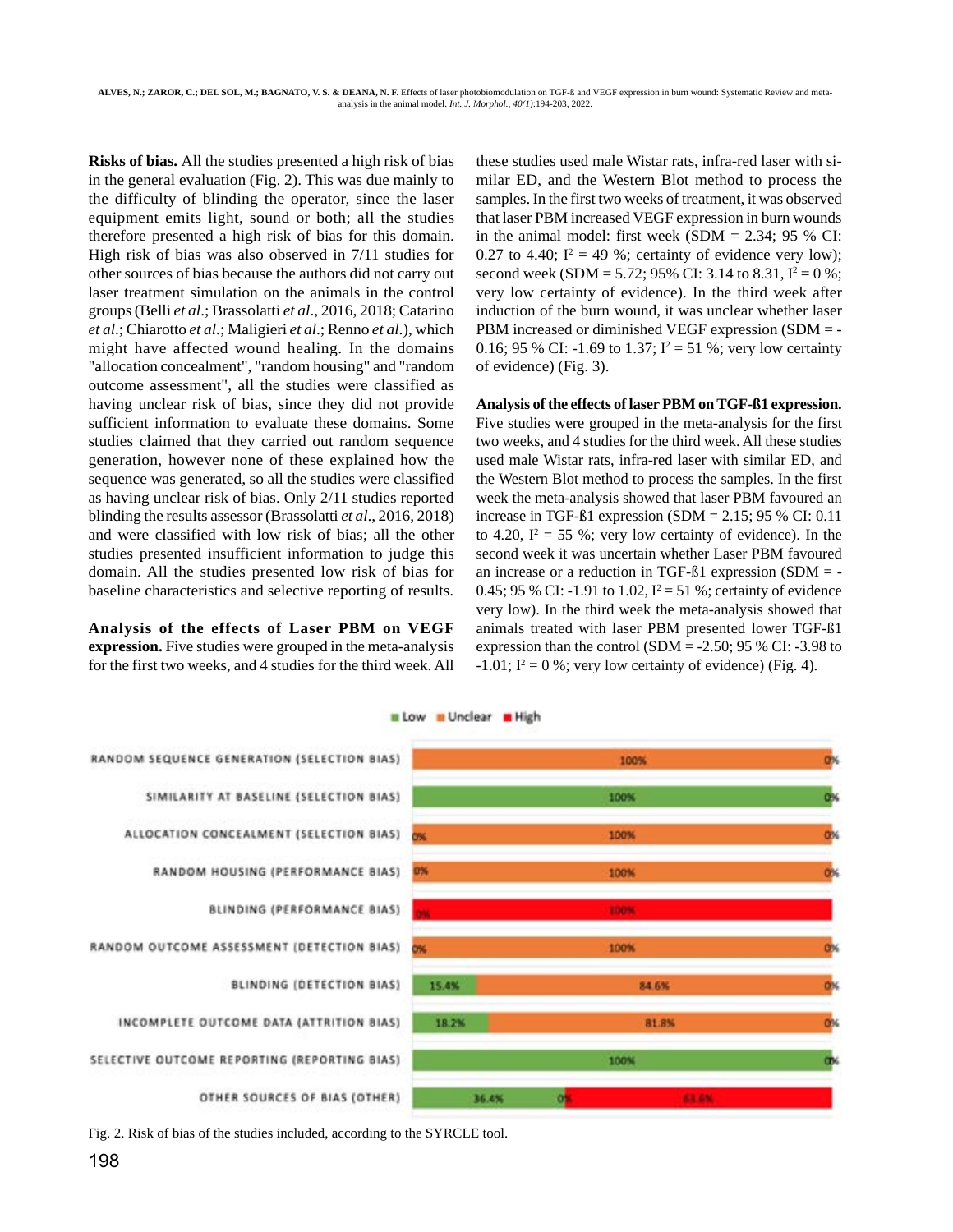**ALVES, N.; ZAROR, C.; DEL SOL, M.; BAGNATO, V. S. & DEANA, N. F.** Effects of laser photobiomodulation on TGF-ß and VEGF expression in burn wound: Systematic Review and metaanalysis in the animal model. *Int. J. Morphol., 40(1)*:194-203, 2022.

|                                                                                                 | <b>Laser PBM</b> |                   |          |                   | Control |   |                 | <b>Std. Mean Difference</b> | <b>Std. Mean Difference</b>         |
|-------------------------------------------------------------------------------------------------|------------------|-------------------|----------|-------------------|---------|---|-----------------|-----------------------------|-------------------------------------|
| <b>Study or Subgroup</b>                                                                        | Mean             |                   | SD Total | Mean              |         |   | SD Total Weight | IV, Random, 95% CI          | IV, Random, 95% CI                  |
| 1.1.1 One week                                                                                  |                  |                   |          |                   |         |   |                 |                             |                                     |
| <b>Belli 2015</b>                                                                               |                  | 6,766.17 1,045.85 | 3        | 4,573.21          | 101.25  | 3 | 24.6%           | $2.36[-0.42, 5.15]$         |                                     |
| Catarino 2015                                                                                   |                  | 7,161.29 1,935.48 | 3        | 6,774.19          | 725.8   | 3 | 35.0%           | $0.21$ [-1.40, 1.83]        |                                     |
| Chiarotto 2014                                                                                  | 202.53           | 14.34             | 3        | 137.58            | 15.19   | 3 | 18.0%           | 3.52 [-0.24, 7.27]          |                                     |
| Jácomo 2015                                                                                     | 9,069.77         | 581.39            | 3        | 6,976.745         | 348.84  | 3 | 18.1%           | $3.49$ [-0.24, 7.23]        |                                     |
| Maligieri 2017                                                                                  | 2,120.65         | 108.5             | 3        | 312.5             | 180.5   | 3 | 4.3%            | 9.71 [0.20, 19.23]          |                                     |
| Subtotal (95% CI)                                                                               |                  |                   | 15       |                   |         |   | 15 100.0%       | 2.34 [0.27, 4.40]           |                                     |
| Heterogeneity: Tau <sup>2</sup> = 2.49: Chi <sup>2</sup> = 7.88, df = 4 (P = 0.10): $I^2$ = 49% |                  |                   |          |                   |         |   |                 |                             |                                     |
| Test for overall effect: $Z = 2.22$ (P = 0.03)                                                  |                  |                   |          |                   |         |   |                 |                             |                                     |
| 1.1.2 Two weeks                                                                                 |                  |                   |          |                   |         |   |                 |                             |                                     |
| <b>Belli 2015</b>                                                                               | 9,296.45         | 134.95            | 3        | 4,890.41          | 809.69  | 3 | 18.1%           | $6.07$ [-0.01, 12.15]       |                                     |
| Catarino 2015                                                                                   | 8,245.15         | 743.93            | 3        | 4,239.37          | 572.25  | 3 | 27.5%           | $4.83$ [-0.10, 9.76]        |                                     |
| Chiarotto 2014                                                                                  | 250.61           | 12.01             | 3        | 155.3             | 10.96   | 3 | 15.4%           | 6.63 [0.03, 13.23]          |                                     |
| Jácomo 2015                                                                                     | 12,893.61        | 574.47            | 3        | 7,906.98          | 813.95  | 3 | 20.6%           | $5.66$ [-0.03, 11.36]       |                                     |
| Maligieri 2017                                                                                  | 1,708.33         | 184.46            | 3        | 623.26            | 86.85   | 3 | 18.4%           | 6.02 [-0.01, 12.05]         |                                     |
| Subtotal (95% CI)                                                                               |                  |                   | 15       |                   |         |   | 15 100.0%       | 5.72 [3.14, 8.31]           |                                     |
| Heterogeneity: Tau <sup>2</sup> = 0.00; Chi <sup>2</sup> = 0.22, df = 4 (P = 0.99); $I^2$ = 0%  |                  |                   |          |                   |         |   |                 |                             |                                     |
| Test for overall effect: $Z = 4.34$ (P < 0.0001)                                                |                  |                   |          |                   |         |   |                 |                             |                                     |
| 1.1.3 Three weeks                                                                               |                  |                   |          |                   |         |   |                 |                             |                                     |
| <b>Belli 2015</b>                                                                               |                  | 6,192.64 1,113.32 | 3        | 7,440.91          | 202.42  | 3 | 27.1%           | $-1.25$ [ $-3.25$ , 0.76]   |                                     |
| Catarino 2015                                                                                   |                  | 7,161.29 1,935.48 | 3        | 5,040.53 10,300.5 |         | 3 | 32.4%           | $0.23$ [-1.39, 1.84]        |                                     |
| Jácomo 2015                                                                                     | 8,106.38         | 893.62            | 3        | 9,574.47          | 957.44  | 3 | 27.0%           | $-1.27$ [ $-3.28$ , 0.75]   |                                     |
| Maligieri 2017                                                                                  | 2,598.09         | 477.43            | 3        | 1,176.64          | 86.85   | 3 | 13.4%           | $3.31$ [-0.26, 6.89]        |                                     |
| Subtotal (95% CI)                                                                               |                  |                   | 12       |                   |         |   | 12 100.0%       | $-0.16$ [ $-1.69$ , 1.37]   |                                     |
| Heterogeneity: Tau <sup>2</sup> = 1.20; Chi <sup>2</sup> = 6.08, df = 3 (P = 0.11); $I^2$ = 51% |                  |                   |          |                   |         |   |                 |                             |                                     |
| Test for overall effect: $Z = 0.21$ (P = 0.84)                                                  |                  |                   |          |                   |         |   |                 |                             |                                     |
|                                                                                                 |                  |                   |          |                   |         |   |                 |                             | $2^{\circ}$<br>$-20$<br>$-10$<br>10 |
|                                                                                                 |                  |                   |          |                   |         |   |                 |                             | Favours Control Favours Laser PBM   |

Fig. 3. Forest plot showing the comparison of laser PBM vs. control for VEGF expression.

|                                                                                                          | <b>Laser PBM</b>   |                   | Control  |                    |                   |    | <b>Std. Mean Difference</b> | <b>Std. Mean Difference</b> |                                   |
|----------------------------------------------------------------------------------------------------------|--------------------|-------------------|----------|--------------------|-------------------|----|-----------------------------|-----------------------------|-----------------------------------|
| <b>Study or Subgroup</b>                                                                                 | Mean               |                   | SD Total | Mean               |                   |    | SD Total Weight             | IV. Random, 95% CI          | IV, Random, 95% CI                |
| 1.2.1 One Week                                                                                           |                    |                   |          |                    |                   |    |                             |                             |                                   |
| <b>Belli 2015</b>                                                                                        |                    | 9,987.62 2,153.46 | 3        |                    | 5,272.28 1,262.38 | 3  | 23.9%                       | $2.14[-0.47, 4.75]$         |                                   |
| Catarino 2015                                                                                            |                    | 9,230.77 1,153.85 | 3        | 4,182.69           | 288.46            | 3  | 12.0%                       | 4.80 [-0.10, 9.71]          |                                   |
| Chiarotto 2014                                                                                           | 212.12             | 18.18             | 3        | 129.29             | 10.1              | 3  | 13.0%                       | $4.51$ [-0.13, 9.14]        |                                   |
| Jácomo 2015                                                                                              |                    | 12,510.1 1,578.28 | 3        | 8,280.3            | 441.92            | 3  | 19.7%                       | $2.92$ [-0.32, 6.16]        |                                   |
| Maligieri 2017                                                                                           | 10,093.09 1,914.89 |                   |          | 3 10,630.13        | 478.72            | 3  | 31.3%                       | $-0.31$ [ $-1.94$ , 1.32]   |                                   |
| Subtotal (95% CI)                                                                                        |                    |                   | 15       |                    |                   |    | 15 100.0%                   | 2.15 [0.11, 4.20]           |                                   |
| Heterogeneity: Tau <sup>2</sup> = 2.78; Chi <sup>2</sup> = 8.89, df = 4 (P = 0.06); l <sup>2</sup> = 55% |                    |                   |          |                    |                   |    |                             |                             |                                   |
| Test for overall effect: $Z = 2.06$ (P = 0.04)                                                           |                    |                   |          |                    |                   |    |                             |                             |                                   |
| 1.2.2 Two weeks                                                                                          |                    |                   |          |                    |                   |    |                             |                             |                                   |
| <b>Belli 2015</b>                                                                                        | 9,245.04           | 631.19            |          |                    | 8,985.14 1,559.41 | 3  | 27.7%                       | $0.17[-1.43, 1.78]$         |                                   |
| Catarino 2015                                                                                            | 8,365.28           | 432.7             | 3        |                    | 4,038.46 1,298.08 | 3  | 10.9%                       | $3.58[-0.23, 7.38]$         |                                   |
| Chiarotto 2014                                                                                           | 159.77             | 20.2              |          | 228.44             | 14.46             | 3  | 12.8%                       | $-3.13$ [ $-6.55, 0.29$ ]   |                                   |
| Jácomo 2015                                                                                              | 8.154.04           | 946.97            |          | 9,479.8            | 351.56            | 3  | 22.0%                       | $-1.48$ [ $-3.63$ , 0.66]   |                                   |
| Maligieri 2017                                                                                           | 9,380.4            | 405.32            | 3        | 10,022.16 1,117.02 |                   | 3  | 26.6%                       | $-0.61$ [ $-2.32$ , 1.09]   |                                   |
| Subtotal (95% CI)                                                                                        |                    |                   | 15       |                    |                   |    | 15 100.0%                   | $-0.45$ [ $-1.91$ , 1.02]   |                                   |
| Heterogeneity: Tau <sup>2</sup> = 1.35; Chi <sup>2</sup> = 8.16, df = 4 (P = 0.09); $I^2$ = 51%          |                    |                   |          |                    |                   |    |                             |                             |                                   |
| Test for overall effect: $Z = 0.60$ (P = 0.55)                                                           |                    |                   |          |                    |                   |    |                             |                             |                                   |
| 1.2.3 Three Weeks                                                                                        |                    |                   |          |                    |                   |    |                             |                             |                                   |
| <b>Belli 2015</b>                                                                                        | 2,636.13           | 482.68            | 3        |                    | 6,014.85 1,670.79 | 3  | 31.1%                       | $-2.20$ [ $-4.86$ , 0.46]   |                                   |
| Catarino 2015                                                                                            | 2,884.62           | 721.15            | 3        |                    | 6,634.62 1,298.07 | 3  | 21.6%                       | $-2.86$ [ $-6.05, 0.33$ ]   |                                   |
| Jácomo 2015                                                                                              | 4,934.34           | 820.32            |          | 6,575.76           | 441.92            | 3  | 35.0%                       | $-1.99$ [ $-4.50, 0.51$ ]   |                                   |
| Maligieri 2017                                                                                           | 6,263.3            | 747.98            | 3        | 12,167.55 1,476.07 |                   |    | 12.4%                       | $-4.04$ [ $-8.25, 0.18$ ]   |                                   |
| Subtotal (95% CI)                                                                                        |                    |                   | 12       |                    |                   | 12 | 100.0%                      | $-2.50[-3.98, -1.01]$       |                                   |
| Heterogeneity: Tau <sup>2</sup> = 0.00; Chi <sup>2</sup> = 0.77, df = 3 (P = 0.86); $I^2 = 0$ %          |                    |                   |          |                    |                   |    |                             |                             |                                   |
| Test for overall effect: $Z = 3.30$ (P = 0.0010)                                                         |                    |                   |          |                    |                   |    |                             |                             |                                   |
|                                                                                                          |                    |                   |          |                    |                   |    |                             |                             |                                   |
|                                                                                                          |                    |                   |          |                    |                   |    |                             |                             | $-10$                             |
| $-0.00000$                                                                                               |                    |                   |          |                    |                   |    |                             |                             | Favours Control Favours Laser PBM |

Fig. 4. Forest plot showing the comparison of laser PBM vs. control for TGF-ß1 expression.

**Publication bias.** Publication bias was not analysed as no comparison presented data from more than 10 studies.

**Summary of the quality of the evidence.** We analysed the quality of the evidence for all the outcomes (Table III). All the studies in the meta-analysis were experimental and in

parallel; however, some methodological problems were identified which diminished the certainty of the evidence. We downgraded the quality by two levels for indirect evidence because the study population differed from the population of interest, and because wound healing in rats is dissimilar to cicatrization in humans. One meta-analysis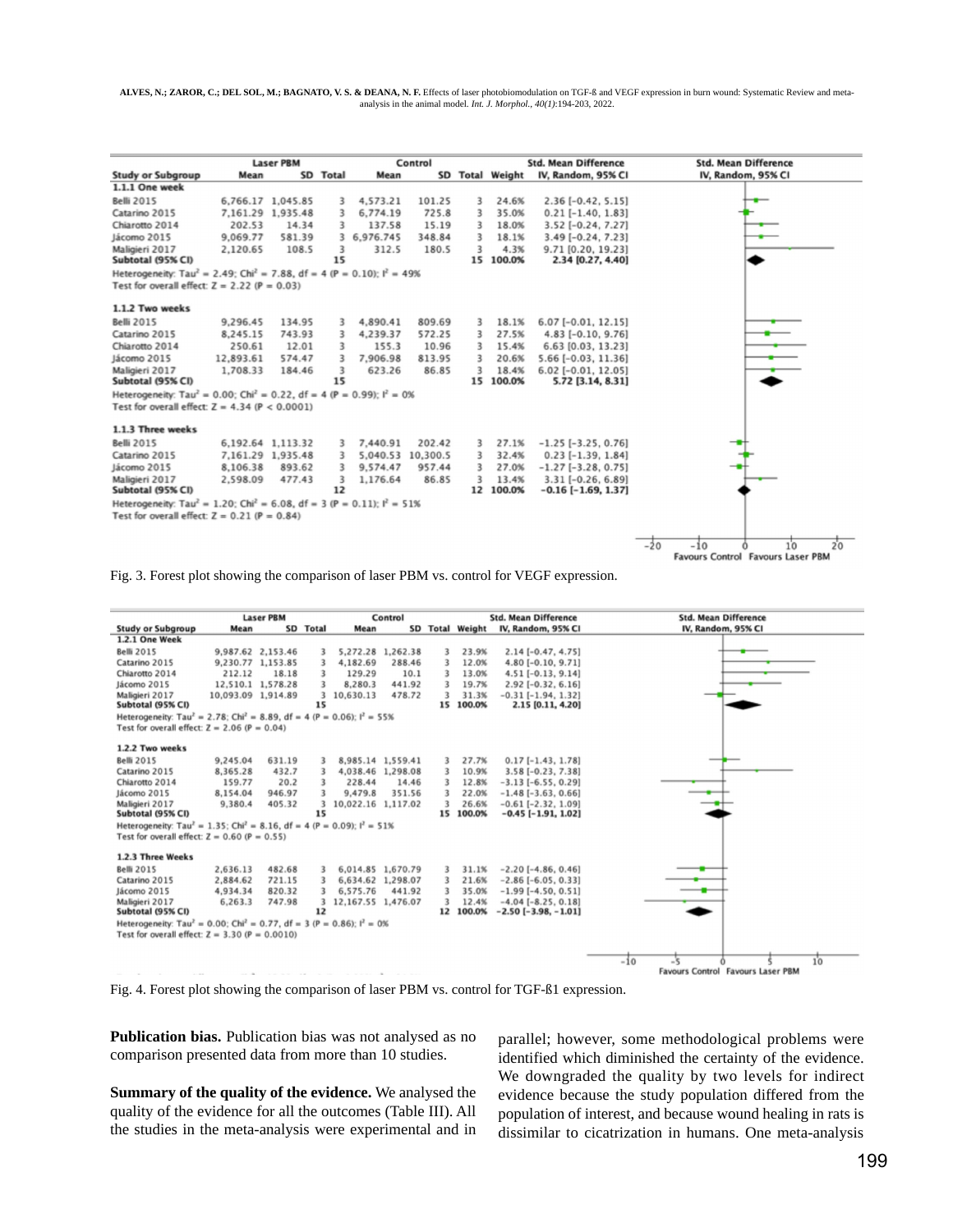| Outcome      | Participants,<br>interventions,<br>comparators     | Follow-up | Participants<br>(studies)                | Quality of evidence                                                                                                                                                  | Comparator                                                                                                       | Intervention<br>(Laser<br>PBM) vs. comparator<br>(control)<br>mean           |
|--------------|----------------------------------------------------|-----------|------------------------------------------|----------------------------------------------------------------------------------------------------------------------------------------------------------------------|------------------------------------------------------------------------------------------------------------------|------------------------------------------------------------------------------|
| <b>VEGF</b>  | Animal model: Wistar rats<br>Laser PBM vs. Control | 1 week    | 30 participants<br>$(5 \text{ studies})$ | $\Phi$ 000<br><b>VERY LOW</b> because<br>of risk of b ias, <sup>a</sup><br>inconsistency <sup>b</sup><br>indirectness <sup>c</sup> and<br>imprecision <sup>d</sup>   | <b>VEGF</b><br>The<br>mean<br>expression across<br>the<br>control group ranged from<br>137.58 to 6.9767.45       | SMD 2.34 higher<br>0.27<br>(CI 95<br>$\%$<br>4.40<br>higher<br>to<br>higher) |
| <b>VEGF</b>  | Animal model: Wistar rats<br>Laser PBM vs. Control | 2 weeks   | 30 participants<br>$(5 \text{ studies})$ | $\Theta$ 000<br><b>VERY LOW</b> because<br>of risk of b ias, <sup>a</sup><br>indirectness <sup>c</sup> and<br>imprecision <sup>d</sup>                               | The<br><b>VEGF</b><br>mean<br>expression<br>the<br>across<br>control group ranged from<br>155.3 to 7,906.98      | MD 5.72 higher<br>(CI 95% 3.14 higher<br>to 8.31 higher)                     |
| <b>VEGF</b>  | Animal model: Wistar rats<br>Laser PBM vs. Control | 3 weeks   | 24 participants<br>(4 studies)           | 0000<br><b>VERY LOW</b> because<br>of risk of bias, <sup>a</sup><br>inconsistency <sup>b</sup><br>indirectness <sup>c</sup> and<br>imprecision <sup>d</sup>          | The<br><b>VEGF</b><br>mean<br>expression across<br>the<br>control group ranged from<br>1,176.64 to 9,574.47      | SMD 0.16 lower<br>(CI 95% 1.69 lower<br>to $1.37$ higher)                    |
| TGF-ß1       | Animal model: Wistar rats<br>Laser PBM vs. Control | 1 week    | 30 participants<br>$(5 \text{ studies})$ | $\Theta$ 000<br><b>VERY LOW</b> because<br>of risk of bias, <sup>a</sup><br>inconsistency <sup>b</sup><br>indirectness <sup>c</sup> and<br>imprecision <sup>d</sup>  | TGF-<br>The mean<br>$\beta$ 1<br>expression<br>the<br>across<br>control group ranged from<br>129.29 to 10,630.13 | SMD 2.15 higher<br>(CI 95% 0.11 higher)<br>to $4.20$ higher)                 |
| $TGF-\beta1$ | Animal model: Wistar rats<br>Laser PBM vs. Control | 2 weeks   | 30 participants<br>$(5 \times)$          | $\Theta$ 000<br><b>VERY LOW</b> because<br>of risk of b ias. <sup>a</sup><br>inconsistency <sup>b</sup><br>indirectness <sup>c</sup> and<br>imprecision <sup>d</sup> | The<br>$TGF-\beta1$<br>mean<br>expression across<br>the<br>control group ranged from<br>228.44 to 10,022.16      | SMD 0.45 lower<br>(CI 95% 1.91 lower<br>to $1.02$ higher)                    |
| $TGF-\beta1$ | Animal model: Wistar rats<br>Laser PBM vs. Control | 3 weeks   | 24 participants<br>(4 studies)           | $\Phi$ 000<br><b>VERY LOW</b> because<br>of risk of b ias. <sup>a</sup><br>indirectness <sup>c</sup> and<br>imprecision <sup>d</sup>                                 | $TGF-\beta1$<br>The<br>mean<br>expression<br>the<br>across<br>control group ranged from<br>6,014.85 to 12,167.55 | SMD 2.50 lower<br>(CI 95% 3.98 lower)<br>to $1.01$ lower)                    |

Table III. Summary of quality of evidence (GRADE SoF table).

Abbreviations: TGF-ß1, Transforming growth factor beta-1; VEGF, Vascular Endothelial Growth Factor; CI, Confidence interval; Laser PBM, Laser photobiomodulation; SMD, Standardized mean difference.

**Explanations**

a. The Grade of the evidence was reduced by one level due to the high risk of bias in operator blinding and other sources of bias.

b. The Grade of the evidence was reduced by one level due to the heterogeneity of the studies.

c. The Grade of the evidence was reduced by two levels due to very serious concerns about the indirectness and the transferability of the evidence.

d. The Grade of the evidence was reduced by one level due to serious concerns about imprecision, because of the small number of participants.

presented moderate heterogeneity and three presented substantial heterogeneity, so the certainty of the evidence was reduced by one level for inconsistency. We also downgraded the evidence for imprecision in all the outcomes because it did not comply with optimal information size (OIS).

#### **DISCUSSION**

Various growth factors play important roles in wound healing, such as TGF-ß, VEGF, fibroblast growth factors (FGF) and platelet-derived growth factor (PDGF) (Singer & Clark). TGF-ß is a prototype multifunctional cytokine responsible for inhibiting or stimulating cell growth and proliferation (Morikawa *et al*., 2016), immunosuppression, angiogenesis and wound cicatrization (Massagué, 2012). Its

200

activity affects principally the epithelial cells, and the absence of TGF-ß activity may weaken the wound repair process (Murphy-Ullrich & Poczatek, 2000). Increased activity on the other hand can result in hypertrophic scars, fibrotic diseases and suppression of the immune system (Murphy-Ullrich & Poczatek).

TGF-ß1 plays an important role in mediating wound cicatrization, principally through the SMAD signalling pathway by increasing ATP and TGF-ß expression to improve wound cicatrization and stimulate normal cell processes. TGF-ß1 is a potent regulator of the inflammatory process, since it can attract neutrophils and macrophages to the site of the lesion, which play an important part in tissue repair (Atkins *et al*., 2006). It has been shown that laser PBM can increase TGF-ß1 expression in an initial phase of burn lesions; it then diminishes gradually during the burn wound repair process (Belli *et al*.; Catarino *et al*.; Jácomo *et al*.).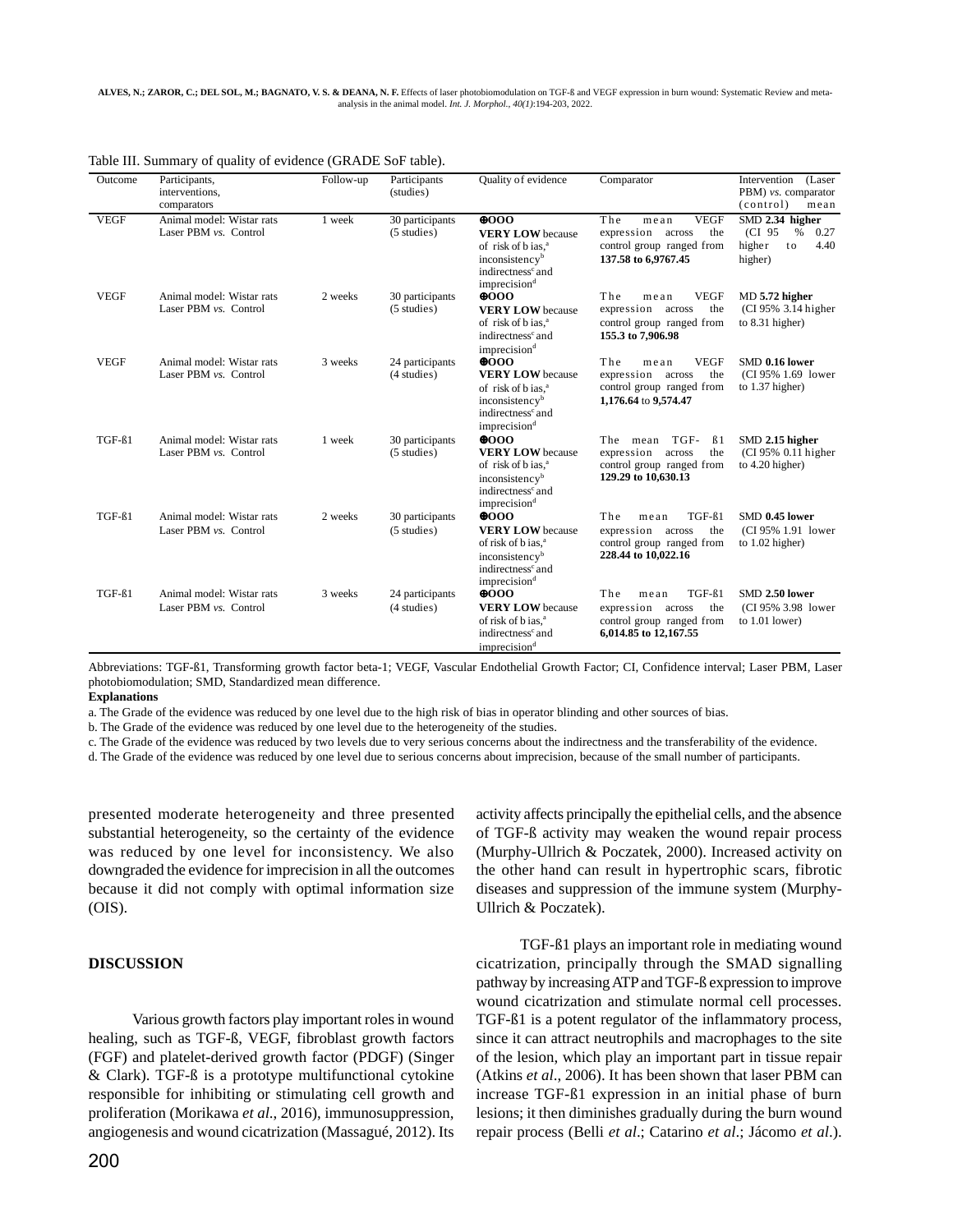These findings coincide with the results obtained in our metaanalysis, which show an increase in TGF-ß1 expression in an initial phase of tissue repair and lower TGF-ß1 expression in a more advanced stage. The diminution of TGF-ß1 expression may reduce the time of tissue repair by shortening the inflammatory period (Jácomo *et al*.).

Laser PBM can accelerate tissue repair processes through its biomodulation effect (Bagnato, 2008). Laser PBM activates cicatrization by stimulating cells like fibroblasts and keratinocytes to carry out their normal function, differentiating and increasing collagen synthesis, angiogenesis and growth factors (Keskiner *et al*., 2016). However, because the effect of laser therapy is dosedependent, an appropriate irradiation protocol is required for it to be effective (Hawkins & Abrahamse, 2006). Because many different parameters are used for burn wound treatment with laser PBM, it may be difficult to find an effective protocol or determine which is most effective. Previous studies compared different dosimetries, confirming that the effect of laser PBM is dose-dependent. Maligieri *et al*. indicated that treatment with laser PBM at 9.86 J/cm<sup>2</sup> had a greater impact on TGF-ß1 and VEGF expression than a lower dosimetry (4.43 J/cm2 ). Brassolati *et al*. (2016) also reported that laser PBM treatment at 25 J/cm<sup>2</sup> increased VEGF expression, whereas a dose of 12.5 J/cm<sup>2</sup> had no effect. In our meta-analysis we grouped studies that used similar wavelengths; we showed that irradiation with red laser at 4.93 J/cm2 (per point) influenced VEGF and TGF-ß1 expression, promoting burn wound repair in the animal model. Previous studies in fibroblasts irradiated with GaInAlAs at 660 nm have shown that laser diode at 5 J/cm2 promoted cell viability and VEGF expression at 24, 48 and 72 hours after irradiation, with a 1.98-fold increase in the number of transcriptions after 72 hours (Szezerbaty *et al*.). In a previous study, our team showed that burn wound irradiation with dosimetry of 11 to 20 J/cm<sup>2</sup> (per session) was effective in stimulating angiogenesis, with large size of effect and moderate certainty of evidence (Deana *et al*.). The results of our meta-analysis corroborated these findings, since we observed an increase in VEGF expression in the first two weeks after burn wound infliction, favouring angiogenesis in the animals treated with laser PBM. VEGF is an important proangiogenic cytokine which stimulates multiple components of the angiogenic cascade (Bao *et al*., 2009). Angiogenesis is fundamental in the tissue repair process, as it is responsible for supplying oxygen and nutrients to the injured tissues (Gupta *et al*.).

We carried out a critical evaluation of the studies included through a risk of bias analysis using the SYRCLE RoB tool. We found that all the studies presented high risk of bias in the general evaluation, as well as deficient reporting. This suggests that there are important aspects of the execution of studies in animals that are being ignored, and should be implemented in future investigations in order to deliver better quality evidence. We noted that not one of the studies included stated that a reporting template had been used; this deficiency made evaluation of the quality of the studies included very difficult. There are many templates available for use in reporting studies in animals. They help the researcher to write a more transparent publication, and can facilitate evaluation of the quality of studies in SR. They can also improve the reproducibility of studies in animals and the certainty of their evidence.

All the outcomes analysed presented very low quality of evidence. Quality refers to our confidence in the estimated effects (Guyatt *et al*., 2011). In other words, the real effect found may differ substantially from the estimated effect (Guyatt *et al*.). Studies carried out in animals provide evidence of the effectiveness of new therapies, and their possible adverse effects, to allow these therapies to be used in humans subsequently. It is therefore essential to adopt measurements in preclinical studies that will offer the best possible certainty of evidence. The use of report templates to produce clearer publications, and the selection of an appropriate sample size, are simple strategies which can be adopted to improve the quality of reporting in animal studies, thus improving the certainty of evidence in future studies. Study limitations; implications for clinical practice and for research. We identified some limitations in our review process on which we should comment. First, limitations derived from the systematic nature of the review: although we searched in the most important databases in the field of health sciences, we may not have identified every relevant article. However, we believe that we minimised this limitation by the sensitive search strategy used, the additional search by hand of the references, and the double independent review process followed. Furthermore, we only selected studies published in English, Spanish or Portuguese, the languages in which the reviewers are competent; nonetheless, no study found was excluded on the basis of language. Secondly, all the studies included presented a high risk of bias. Finally, very low certainty of evidence was found for all the outcomes evaluated. Studies with low or very low certainty of evidence generate uncertainty as to the effects of the intervention. For this reason, carrying out trials in humans supported by preclinical studies with low certainty of evidence may be a waste of both time and human and financial resources. They may also cause frustration due to the false expectations generated with respect to a treatment that in principle appears promising. There is therefore a need for preclinical studies performed with greater transparency, scientific rigor and certainty of evidence to support investigations in human beings.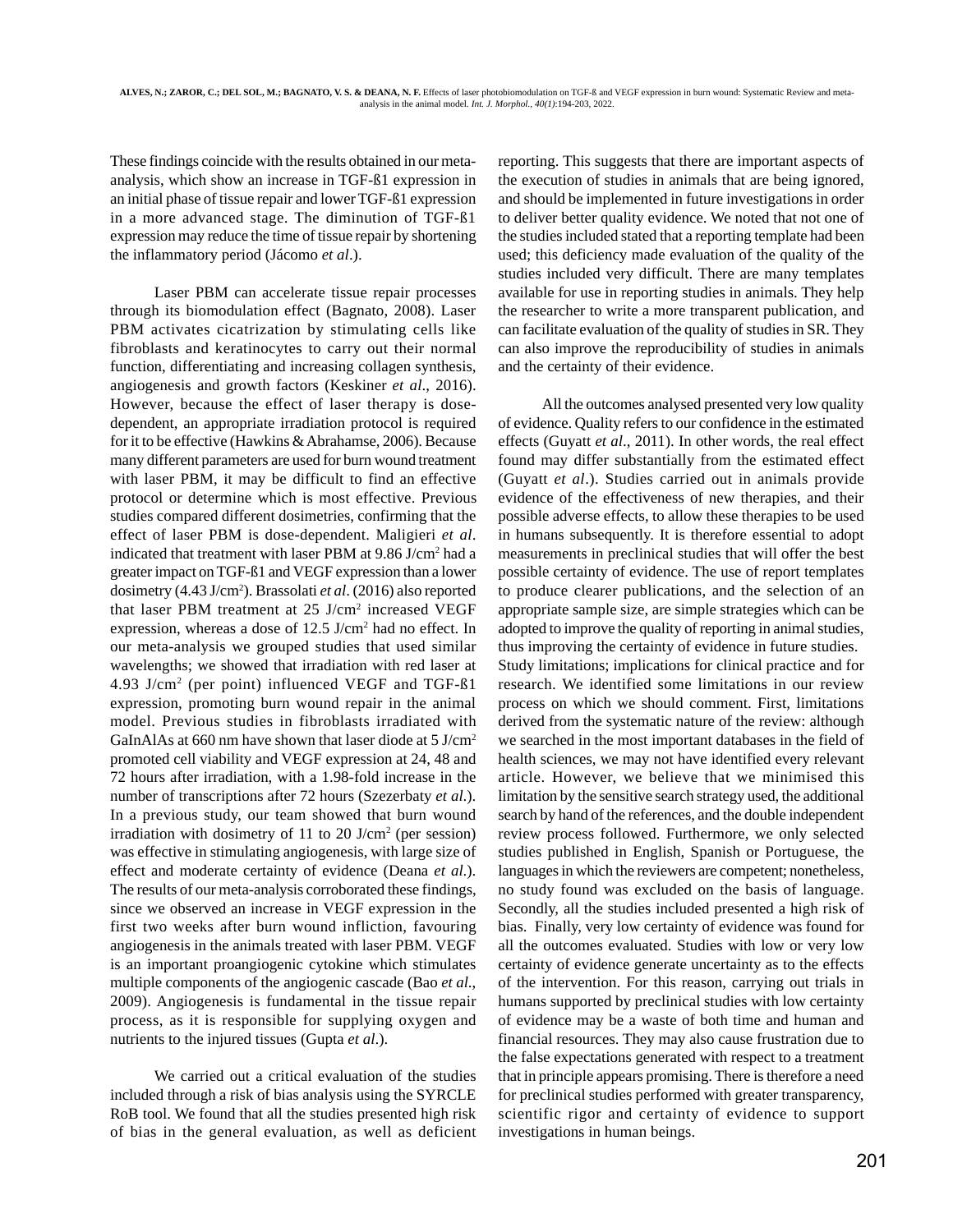## **CONCLUSION**

Laser PBM at a dose of  $4.93$  J/cm<sup>2</sup> per point has an effect on TGF-ß1 and VEGF expression, promoting burn wound repair in the animal model. TGF-ß1 expression increases in the initial stage and then diminishes gradually during the repair process. Laser PBM also increases VEGF expression during the first two weeks of treatment. Because the studies presented very low certainty of evidence, our results must be treated with caution.

#### **ACKNOWLEDGEMENTS**

ANID-Subdirección de Capital Humano/Doctorado Nacional/2021 [FOLIO21210983].

**ALVES, N.; ZAROR, C.; DEL SOL, M.; BAGNATO, V. S. & DEANA, N. F.** Influencia de la fotobiomodulación por láser en la expresión de TGF-ß y VEGF en heridas por quemadura: Revisión sistemática y meta-análisis en modelo animal. *Int. J. Morphol., 40(1)*:194-203, 2022.

**RESUMEN:** Es sabido que la fotobiomodulación por láser (FBM láser) puede acelerar el proceso de curación de heridas por quemadura en modelo animal, sin embargo aún se carece de mayor evidencia sobre la acción de la FBM láser en la expresión de proteínas importantes en el proceso de curación de heridas en modelo animal, como VEGF y TGF-ß1. Así, el objetivo de este estudio fue realizar una revisión sistemática a fin de analizar el efecto de la FBM láser sobre la expresión de VEGF, TGF-ß durante el proceso de reparación de heridas por quemadura en modelo animal. Se realizó una búsqueda sistemática en las bases de datos EMBASE, PubMed/MEDLINE y LILACS. Se incluyeron estudios preclínicos que analizaron la acción de la FBM láser en la expresión de VEGF, TGF-ß (1, 2, 3) durante el proceso de reparación de heridas por quemadura en modelo animal. Se utilizó la herramienta de riesgo de sesgo SYRCLE. Se utilizaron modelos de efectos aleatorios para estimar el efecto combinado. Observamos aumento de la expresión de VEGF con el uso de FBM láser 4.93 J/cm2 por punto, en las dos primeras semanas tras inducción de la herida por quemadura, con mayor tamaño de efecto en la segunda semana (SDM = 5,72; IC del  $95\%: 3,14$  a  $8,31$ ,  $I^2 = 0\%$ ; certeza de la evidencia muy baja). También se observó el efecto de la FBM láser en la expresión del TGFß1 que fue mayor que el control en la primera semana (SDM = - 0,45; IC del 95%: -1,91 a 1,02,  $I^2 = 51$  %; certeza de la evidencia muy baja), disminuyendo en la tercera semana tras inducción de la lesión (SDM = -2,50; IC del 95%: -3,98 a -1,01; I<sup>2</sup> = 0 %; certeza de la evidencia baja). La TFB por láser ejerce influencia en la expresión de TGF-ß1 y VEGF favoreciendo el proceso de reparación de heridas por quemadura en modelo animal.

**PALABRAS CLAVE: Fotobiomodulación; Laser diodo; Heridas por quemadura; Modelo animal; VEGF, TGF- ß.**

# **REFERENCES**

- Atkins, S.; Smith, K. G.; Loescher, A. R.; Boissonade, F. M.; Ferguson, M. W. & Robinson, P. P. The effect of antibodies to TGF-b1 and TGF-b2 at a site of sciatic nerve repair. *JPNS, 11(4)*:286-93, 2006.
- Bagnato, V. *Novas Técnicas Ópticas.* São Paulo, Editora Livraria da Física, 2008.
- Bao, P.; Kodra, A.; Tomic-Canic, M.; Golinko, M. S.; Ehrlich, H. P. & Brem, H. The role of vascular endothelial growth factor in wound healing. *J. Surg. Res., 153(2)*:347-58, 2009.
- Belli, M.; Fernandes, C.; Neves, L.; Mourão, V.; Barbieri, R.; Esquisatto, M.; Amaral, M.; Santos, G. & Mendonça, F. Application of 670 nm InGaP laser and microcurrent favors the healing of second-degree burns in Winstar rats. *Laser Phys., 25(2)*:025602, 2014.
- Brassolatti, P.; Bossini, P. S.; Kido, H. W.; Oliveira, M. C. D.; Almeida-Lopes, L.; Zanardi, L. M.; Napolitano, M. A.; Retto da Silva de Avó, L.; Araújo-Moreira, F. M., & Parizotto, N. A. Photobiomodulation and bacterial cellulose membrane in the treatment of third-degree burns in rats. *J.Tissue Viability, 27(4)*:249- 56, 2018.
- Brassolatti, P.; Bossini, P. S.; Oliveira, M. C. D.; Kido, H. W.; Tim, C. R.; Almeida-Lopes, L.; Retto Da Silva De Avó, L.; Araújo-Moreira, F. M. & Parizotto, N. A. Comparative effects of two different doses of low-level laser therapy on wound healing third-degree burns in rats. *Microsc. Res. Tech., 79(4)*:313-20, 2016.
- Catarino, H. R. C.; de Godoy, N. P.; Scharlack, N. K.; Neves, L. M. G.; de Gaspi, F. O.; Esquisatto, M. A. M.; do Amaral, M. E. C.; Mendonça, F. A. S. & dos Santos, G. M. T. InGaP 670-nm laser therapy combined with a hydroalcoholic extract of *Solidago chilensis* Meyen in burn injuries. *Lasers Med. Sci., 30(3)*:1069-79, 2015.
- Chen, A. C.; Arany, P. R.; Huang, Y. Y.; Tomkinson, E. M.; Sharma, S. K.; Kharkwal, G. B.; Saleem, T.; Mooney, D.; Yull, F. E. & Blackwell, T. S. Low-level laser therapy activates NF-kB via generation of reactive oxygen species in mouse embryonic fibroblasts. *PLoS One, 6(7)*:e22453, 2011.
- Chiarotto, G. B.; Neves, L. M. G.; Esquisatto, M. A. M.; do Amaral, M. E. C.; dos Santos, G. M. T. & Mendonça, F. A. S. Effects of laser irradiation (670-nm InGaP and 830-nm GaAlAs) on burn of seconddegree in rats. *Lasers Med. Sci., 29(5)*:1685-93, 2014.
- Chung, H.; Dai, T.; Sharma, S.K.; Huang, Y. Y.; Carroll, J. & Hamblin, M. R. The nuts and bolts of low-level laser (light) therapy. *Ann. Biomed. Eng., 40(2)*:516-33, 2012.
- Deana, N.; Alves, N.; Zaror, C.; del Sol, M. & Baganto, V. Photobiomodulation therapy in burn wound healing: systematic review and meta-analysis of preclinical studies. *Photobiomodul. Photomed. Laser Surg., 39(7)*:439-52, 2021.
- Gupta, A.; Keshri, G. K.; Yadav, A.; Gola, S.; Chauhan, S.; Salhan, A. K. & Bala Singh, S. Superpulsed (Ga-As, 904 nm) low-level laser therapy (LLLT) attenuates inflammatory response and enhances healing of burn wounds. *J. Biophotonics, 8(6)*:489-501, 2015.
- Guyatt, G. H.; Oxman, A. D.; Vist, G.; Kunz, R.; Brozek, J.; Alonso-Coello, P.; Montori, V.; Akl, E. A.; Djulbegovic, B.; Falck-Ytter, Y.; *et al*. GRADE guidelines: 4. Rating the quality of evidence - study limitations (risk of bias). *J. Clin. Epidemiol., 64*:407-15, 2011.
- Hawkins, D. & Abrahamse, H. The role of laser fluence in cell viability, proliferation, and membrane integrity of wounded human skin fibroblasts following helium-neon laser irradiation. *Lasers Surg. Med., 38*:74-83, 2006.
- Higgins, J. P. T. & Green, S. *Cochrane Handbook for Systematic Reviews of Interventions Version 5.1.0*. The Cochrane Collaboration, 2011. Available from: https://handbook-5-1.cochrane.org/
- Hooijmans, C. R.; Rovers, M. M.; De Vries, R. B. M; Leenaars, M.; Ritskes-Hoitinga, M. & Langendam, M. W. SYRCLE's risk of bias tool for animal studies. *BMC Med. Res. Methodol., 14*:43, 2014.